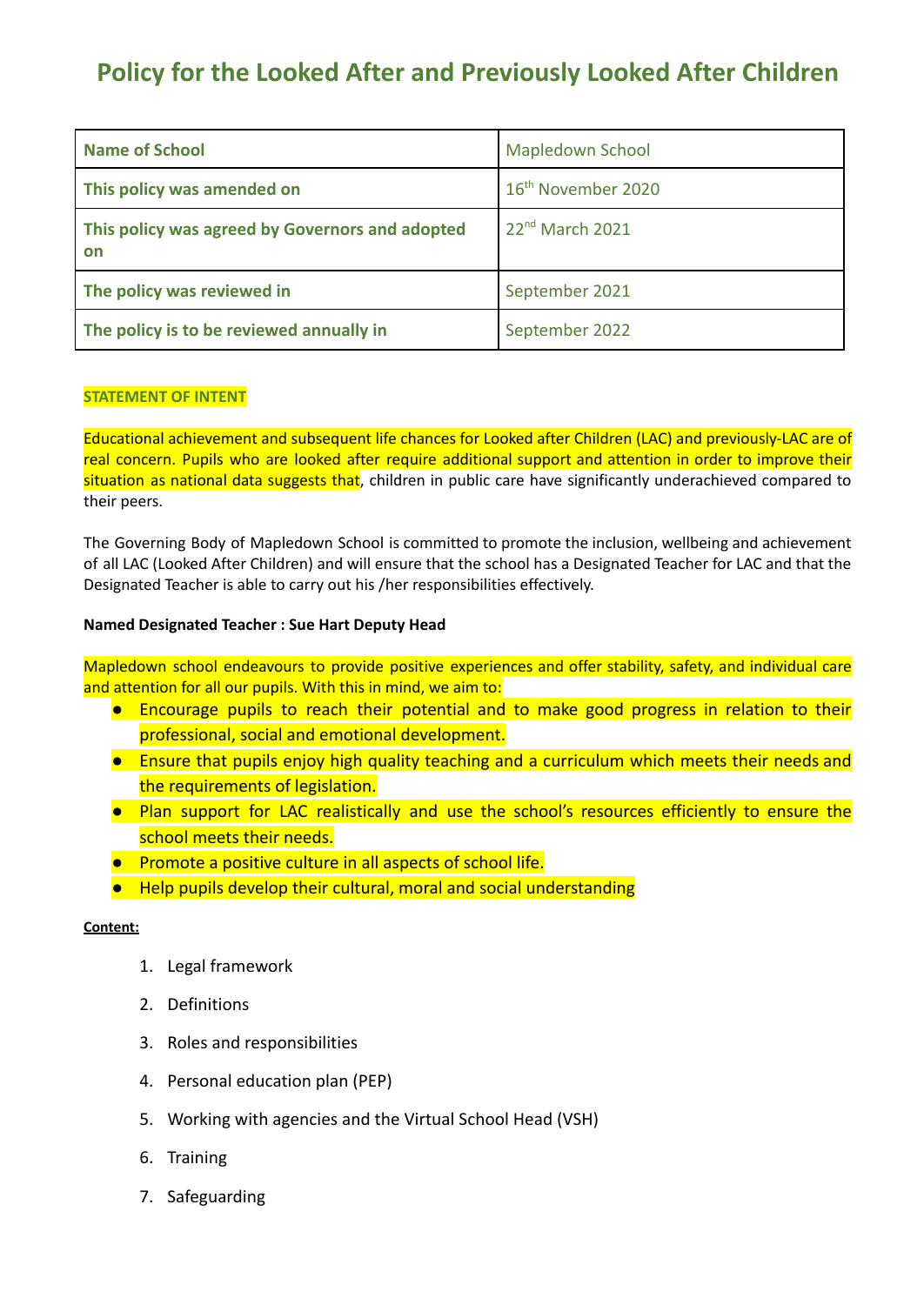- 8. Pupil mental health
- 9. Exclusions
- 10. Pupils with SEND
- 11. Information sharing
- 12. Monitoring and review

## **This policy has due regard to legislation and statutory guidance, including, but not limited to, the following:**

- Children Act 1989, 2002, 2004
- The Care Planning, Placement and Case Review (England) Regulations 2010
- Children (Leaving Care) Act 2000
- Children and Young Persons Act 2008
- Children and Families Act 2014
- Children and Social Work Act 2017
- DfE (2018) 'Promoting the education of looked-after children and previously looked-after children'
- DfE (2018) 'The designated teacher for looked-after and previously looked-after children'
- DfE (2017) 'Exclusions from maintained schools, academies and pupil referral units in England'
- DfE (2021) 'Keeping children safe in education'
- DfE (2018) 'Working Together to Safeguard Children'

## **This policy operates in conjunction with the following school policies and documents:**

- Admissions Policy
- Behaviour Policy
- Home School Agreement
- Anti-Bullying Policy
- Equality and Accessibility Policy
- Child Protection and Safeguarding Policy
- **SEND Policy**

## **THE ROLE OF THE DESIGNATED TEACHER:**

The Role and Responsibilities of the Designated Teacher for Looked After Children (DCSF Statutory Guidance 2009) states that the Designated Teacher should be 'someone with sufficient authority to make things happen, (who) should be an advocate for the young people in public care, accessing services and support, and ensuring that the school shares and supports high expectations for them.'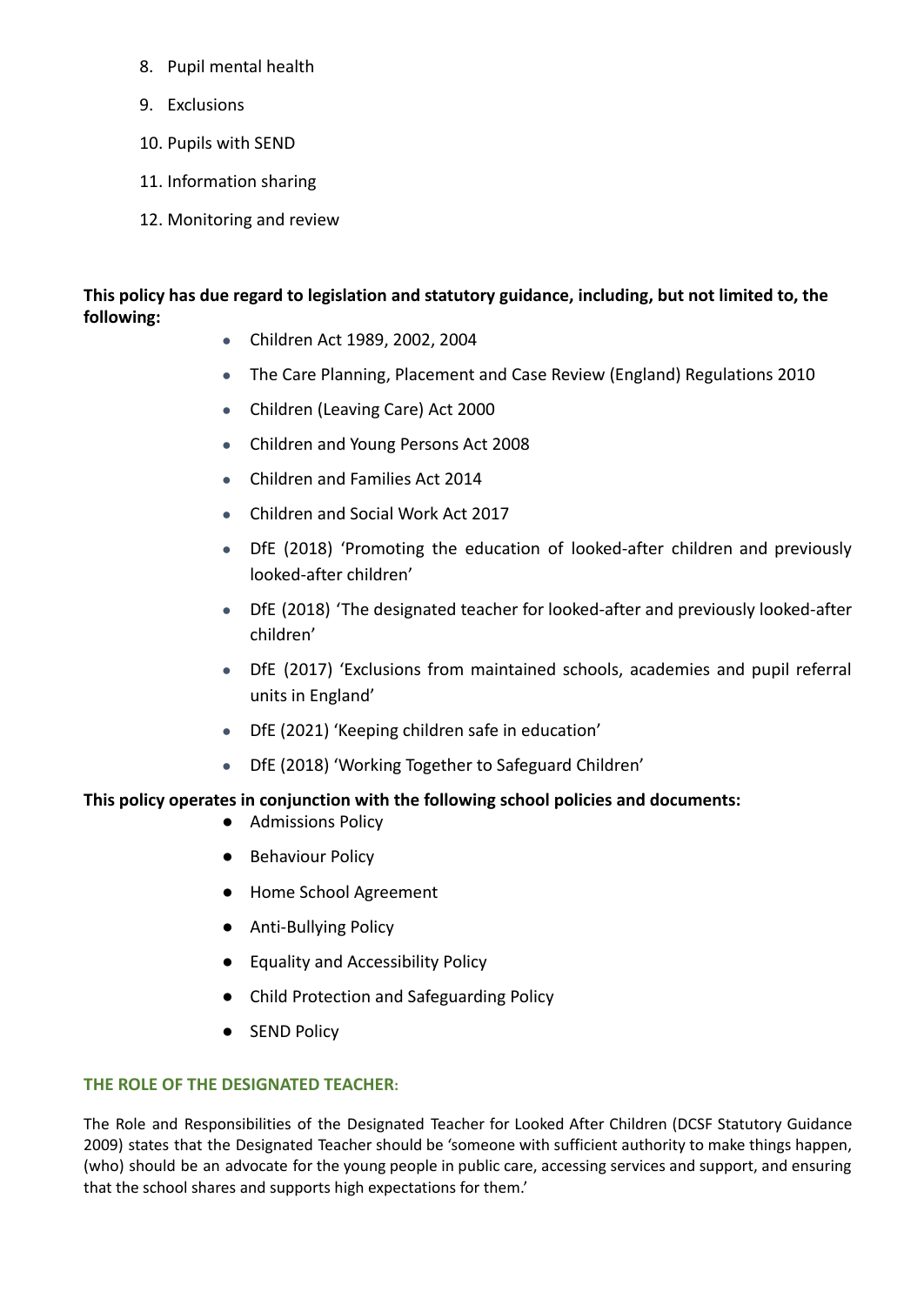## **Our Designated Teacher will :**

- Ensure a welcome and smooth induction for the child and their 'carer.'
- Ensure that every LAC has an identified key member of staff (usually the class teacher).
- Ensure that staff are informed on a need to know basis of all relevant information about the child.
- Co-ordinate any support that is necessary within the school.
- Encourage LAC to join in extra- curricular activities and out of school learning.
- Ensure, as far as possible, attendance at planning and review meetings.
- Set up urgent meetings with relevant parties where the child is experiencing difficulties in school or is at risk of exclusion.
- Ensure the speedy transfer of information between individuals, agencies and if the child changes school, to the new school.

## **THE RESPONSIBILITIES OF ALL STAFF**

### **All our staff will:**

- Have high aspirations for the educational and personal achievement of all LAC in the school.
- Ensure that all LAC are supported sensitively.
- Respond promptly to the Designated Teachers requests for information.
- Work to enable all LAC to achieve stability and success within school.
- Promote the self- esteem of all LAC, maintain confidentiality and ensure that no LAC is stigmatised in any way.

## **RESPONSIBILITIES OF THE GOVERNING BODY**

### **The Governing Body will:**

- **●** Ensure that the school has a Designated Teacher, and that the Designated Teacher is enabled to carry out his / her responsibilities.
- **●** Support everyone with responsibility for LAC in the school in ensuring that the needs of these children are recognised and met.
- **●** Ensure that all Governors are fully aware of the legal requirements and guidance for the education of LAC.
- **●** Nominate a Governor to take special interest in this area of the school work.

#### **Named Nominated Governor: Teresa Bull**

#### **RESPONSIBILTIES OF THE NOMINATED GOVERNOR**

**The nominated Governor will liaise with the Designated Teacher and report to the Governing Body on an annual basis:**

- **●** The number of looked after children on the school roll.
- **●** Their attendance as a discreet group, compared to other students.
- **●** Their end of key stage and predicted scores as a discreet group compared to other students.
- **●** The number of fixed term and permanent exclusions.
- **●** The destinations of students who leave the school.

The information for this report will be collected and reported in ways that preserve the anonymity, and respect the confidentially of the students concerned.

**The nominated Governor will also ensure that the schools other policies and procedures give LAC equal access in respect of:**

- Admission to school LAC are in the highest category for admission
- The National Curriculum and public examinations.